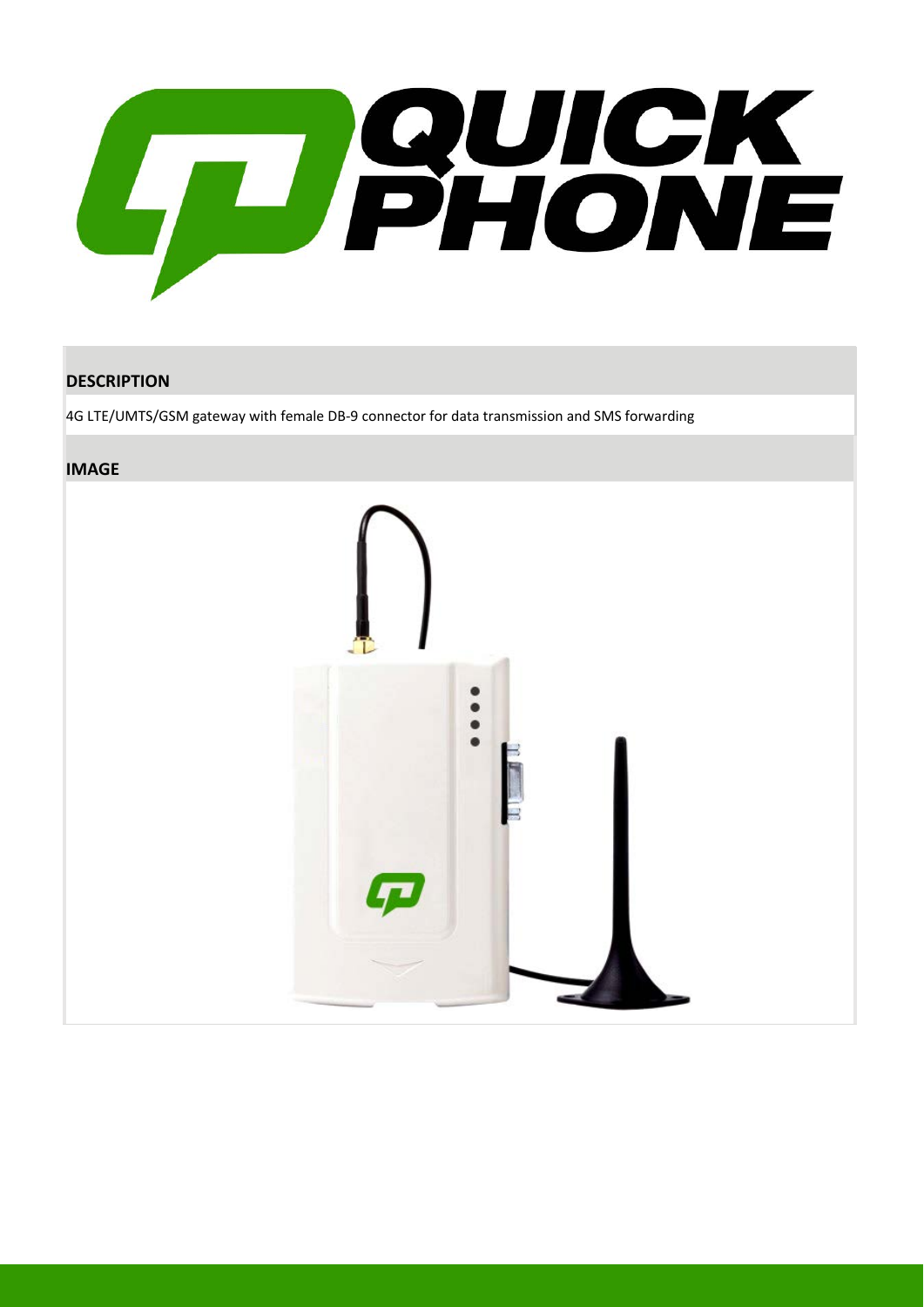### **5IG-040 4G.next**

#### **FUNCTIONS**

Voice calls Data transmission (RS-232, RS-485 and CAN-bus standards) Text messages transmission by devices wired into the DB-9 connector under RS-232 or CAN-bus standard Local programming via telephone (DTMF tones) SMS remote programming Reading of programming codes via SMS Caller number display service Automatic country setting CLIP / CLIR Roaming service management SIM card expiration control Battery check (low/dead/replaced battery notification via SMS) External power failure control (failure/restore notification via SMS) 4G LTE/UMTS/GSM network check (restore notification via SMS) Relay-based notification of external power failure Relay-based notification of 4G LTE/UMTS/GSM network loss Automatic converter of selected telephone number Signal level check via local telephone or via SMS Programmable telephone line voltage Adjustable reception and transmission levels Customizable timeout of post dialing Automatic reboot under prolonged 4G LTE/UMTS/GSM signal absence Remote reboot Firmware update OTA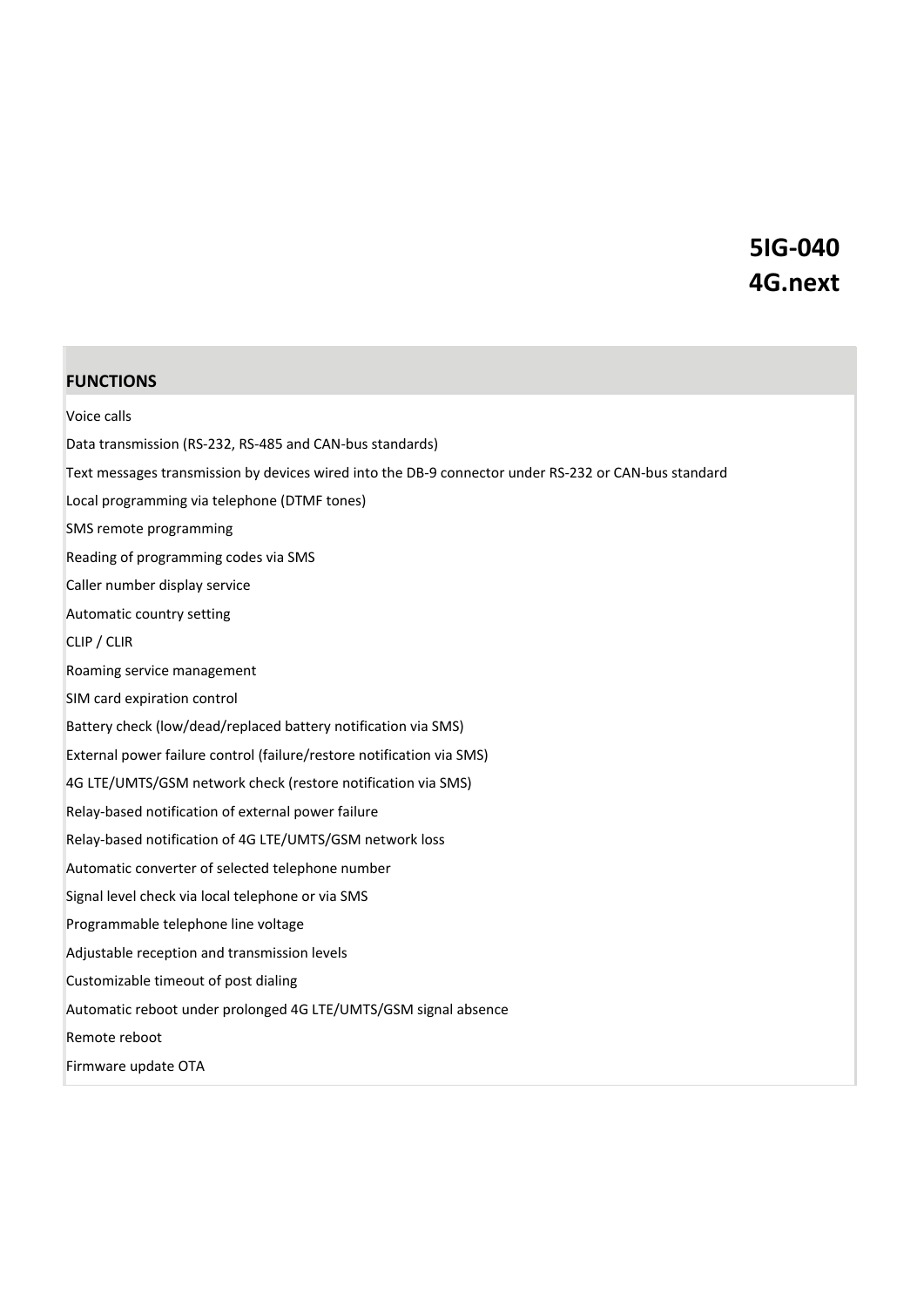### **5IG-040 4G.next**

#### **TECHNICAL FEATURES**

Module: 4G LTE/UMTS/GSM Dual Band 4G LTE/UMTS/GSM signal indicator LED: green 4G LTE/UMTS/GSM signal indicator flash: 1, 2, 3 or 4 for low, medium, good, high signal level Status indicator LED: red Line status indicator LED (FXS output: clear, engaged, ring) / Data transmission indicator LED: white Power supply status indicator LED: blue SIM card slot: 2FF, built-in Telephone line connection: terminal block or connector RJ-11 Relay input: 24V 1A Female DB-9 connector for data transmission (RS-232, RS-485 and CAN-bus standard) Antenna connector: SMA/f Antenna: magnetic base antenna with cable (2 m) and SMA/m connector Power adapter: input 230 Vac 50 Hz; output 12 Vdc 500 mA

#### **POWER SUPPLY**

Power supply: from 10 V to 17V (dc) Power supply input: terminal block 12 Vdc / jack for 230 Vac external adapter Back up battery: NiMH 800 mAh 7,2 V Expected operation time with a new battery in idle state: 8 hours Expected operation time with a new battery in conversation state: 1 hour

#### **DIMENSIONS**

Dimensions (antenna not included): 140x96x28 mm Weight: 220 g